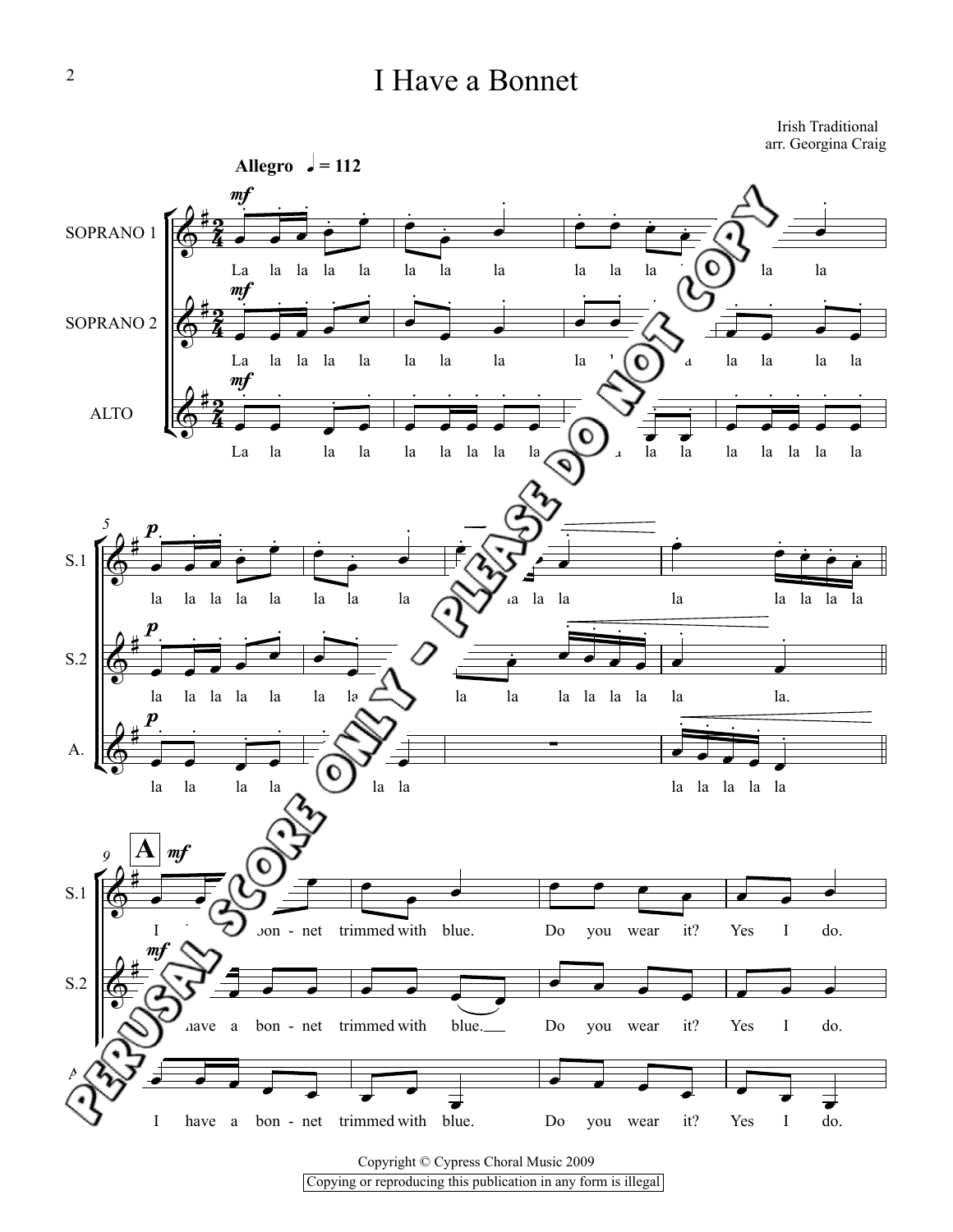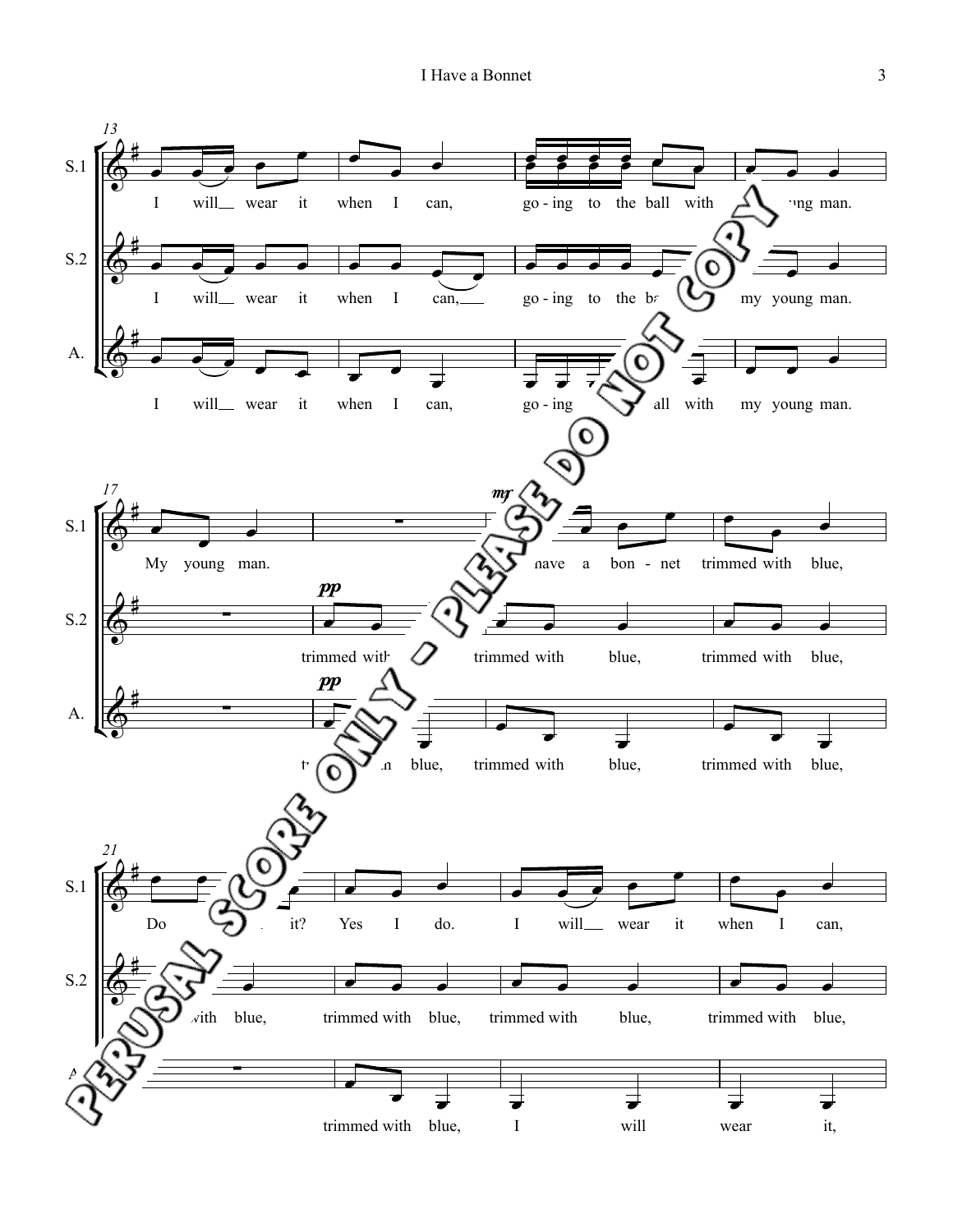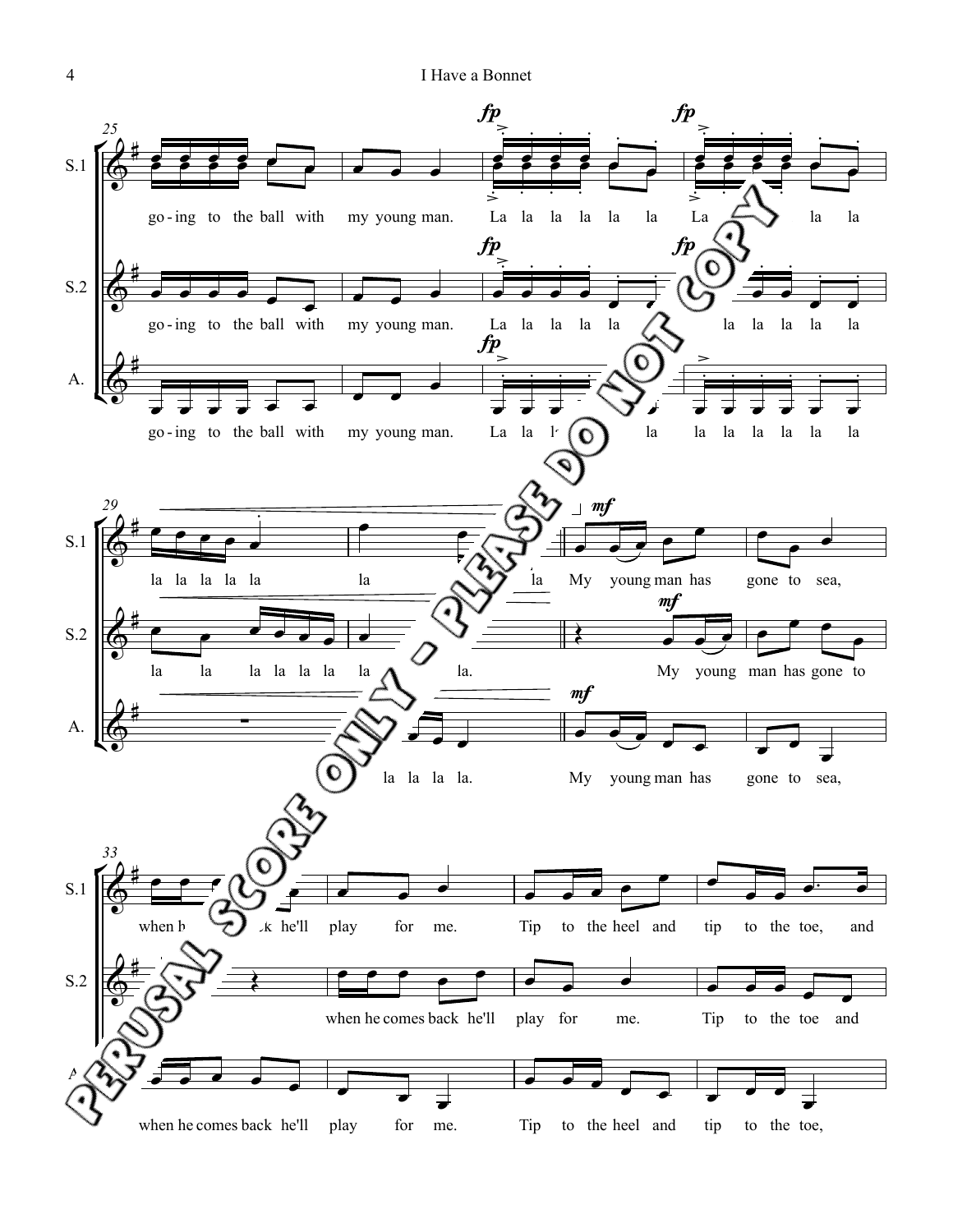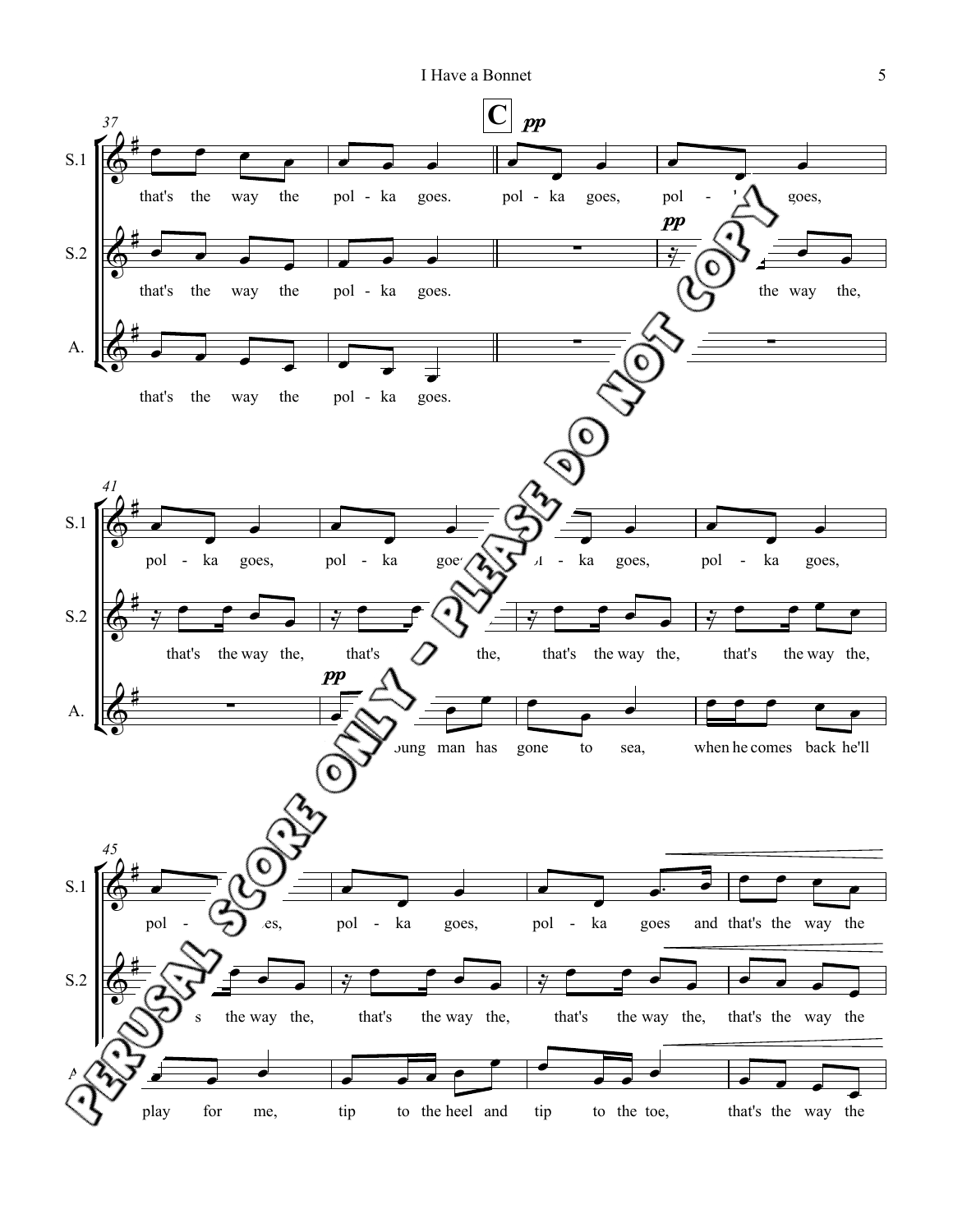6 I Have a Bonnet